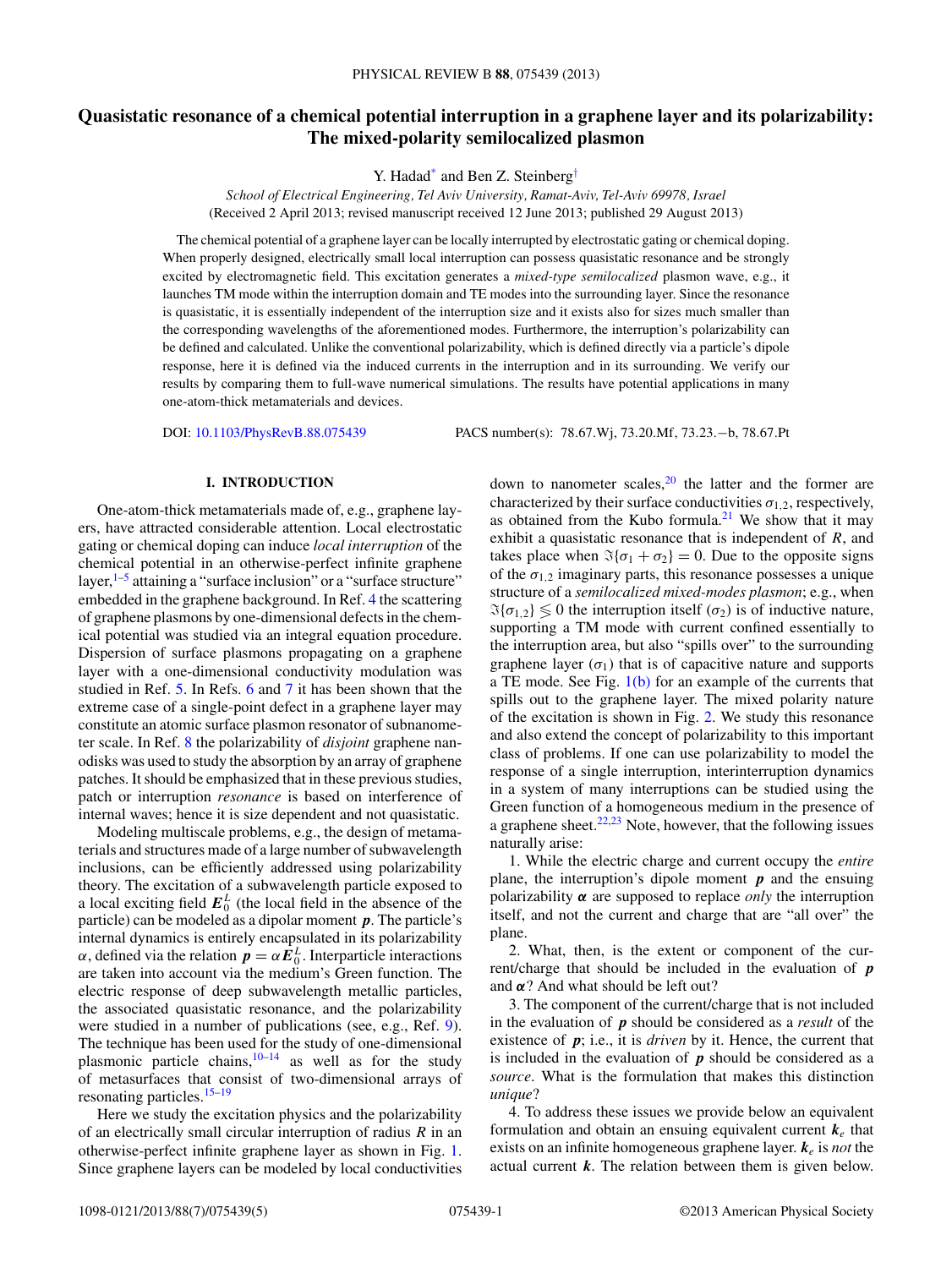<span id="page-1-0"></span>

FIG. 1. (Color online) (a) A circular interruption in a graphene layer. (b) The normal field  $E<sub>z</sub>$  (color map) and current (arrows) responses to  $E_0 = \hat{x}E_0$  for  $R = 3$  nm and parameters as in the numerical example below, calculated by CST STUDIO at  $f = 62.7$  THz.  $E_z$  ranges between  $\pm 1.44$  kv/m (red and blue colors). The surface charge is given by  $\eta = 2\epsilon_0 E_z$ . The current spills out of the interruption domain, creating a semilocalized plasmon excitation.

Despite this fact,  $k_e$  provides the interruption's equivalent dipole, as seen in our analysis and verified by full-wave simulations.

The points raised above should be contrasted with conventional cases of quasistatically resonating *disjoint* plasmonic particles studied in Refs. [9–19,](#page-4-0) where the current and charge are confined within the particle's volume. It should also be contrasted with Ref. [8](#page-4-0) that deals with large, nonquasistatic, and yet *disjoint* graphene disks. Thus we derive *α* via the surface currents excited on the entire graphene layer by using our specially tailored equivalent problem. Our result can then be used in the design of electrically tuned one-atom-thick metasurfaces, IR optical components, defects analysis, etc. Moreover, the procedure presented here can also be applied for an *ab initio* calculation of *α* of few atoms defects as in Refs. [6](#page-4-0) and [7.](#page-4-0)

## **II. FORMULATION**

We define the problem as follows. Consider an infinite graphene layer on  $a z = 0$  plane, exposed to a localized circular



FIG. 2. (Color online) The relation between the normal and transverse fields as obtained from full-wave numerical simulations by CST STUDIO, along the line  $y = 0$  for an interruption with  $R = 5$  nm with parameters as in the numerical examples below, and at resonance. The mixed-polarity property (TM inside, TE outside) is evident. Essentially similar results are obtained along other lines and for smaller values of *R*.

spot of a *static* electric field on a subwavelength domain with radius *R*. The chemical potential would be locally interrupted, leading to the surface conductivity of  $\sigma_2$  ( $\sigma_1$ ) for  $\rho < R$  $(\rho > R)$  according to the Kubo formula.<sup>[21](#page-4-0)</sup> The system and a typical charge response are shown in Fig. 1. We define  $[(E_0, H_0)]$   $(E, H)$  as the total [un]interrupted fields excited by a time harmonic source in the [absence] presence of the interruption. Our goal is to study the interruption response in terms of the excited currents and to qualify the interruption by some polarizability  $\alpha$  such that the total field in the interrupted case, outside of the interruption domain, would be  $(E_0, H_0)$ plus the fields of a dipole with moment  $p = \alpha E_0$ .

We start by solving for the surface current, which forms the basis for deriving the dipole moment and the polarizability. Since the latter is nothing but the interruption's equivalent representation, a rigorous mathematical definition of the equivalent problem is in order. The uninterrupted fields obey

$$
\nabla \times \boldsymbol{E}_0 = i\omega\mu \boldsymbol{H}_0, \tag{1a}
$$

$$
\nabla \times \boldsymbol{H}_0 = -i\omega \epsilon \boldsymbol{E}_0 + \delta(z)\sigma_1 \boldsymbol{E}_0^t, \tag{1b}
$$

where the superscript *t* denotes the field's tangential component. The fields in the presence of the interruption obey

$$
\nabla \times \boldsymbol{E} = i\omega\mu\boldsymbol{H},\tag{2a}
$$

$$
\nabla \times \boldsymbol{H} = -i\omega \epsilon \boldsymbol{E} + \delta(z) \begin{cases} \sigma_2 \boldsymbol{E}^t & \rho < R \\ \sigma_1 \boldsymbol{E}^t & \rho > R. \end{cases} \tag{2b}
$$

We define the equivalent mathematical problem by introducing a localized field-dependent surface current *k<sup>e</sup>* such that the governing formulation possesses the same structure as that of Eq. (1a), plus the localized term that lies on an *uninterrupted* layer with  $\sigma_1$ . Hence our equivalent formulation is

$$
\nabla \times \boldsymbol{E} = i\omega\mu\boldsymbol{H},\tag{3a}
$$

$$
\nabla \times \boldsymbol{H} = -i\omega \epsilon \boldsymbol{E} + \delta(z)\sigma_1 \boldsymbol{E}^t + \delta(z)\boldsymbol{k}_e, \qquad (3b)
$$

where

$$
\boldsymbol{k}_e = \begin{cases} (\sigma_2 - \sigma_1) \boldsymbol{E}^t & \rho < R \\ 0 & \rho > R. \end{cases} \tag{4}
$$

*k<sup>e</sup>* can be viewed as a source, and it compensates for the presence of  $σ_2$ . The scattered fields  $E_s = E - E_0$  and  $H_s =$  $H - H_0$  can be shown to obey exactly the same formulation of Eqs. (3a)–(4). Furthermore, by comparing this formulation for the scattered fields to Eq.  $(1a)$ , we conclude that  $k_e$  is the relevant current component that determines the dipole moment associated with the interruption. Now, in order to "close the loop" we need to relate  $k_e$  to the *uninterrupted* field  $E_0$ . Once this linear relation  $k_e(E_0)$  is known, the interruption's equivalent dipole moment  $p$  and its polarizability  $\alpha$  are obtained from

$$
p = \frac{i}{\omega} \int_{S_{\text{int}}} k_e(E_0) dS = \alpha E_0, \tag{5}
$$

where  $S<sub>int</sub>$  is the interruption's area. A few important points should be emphasized. First, despite the fact that  $k_e$  is the quantity that determines the dipole excitation, it is *not* the true physical current within the interruption area. The latter and the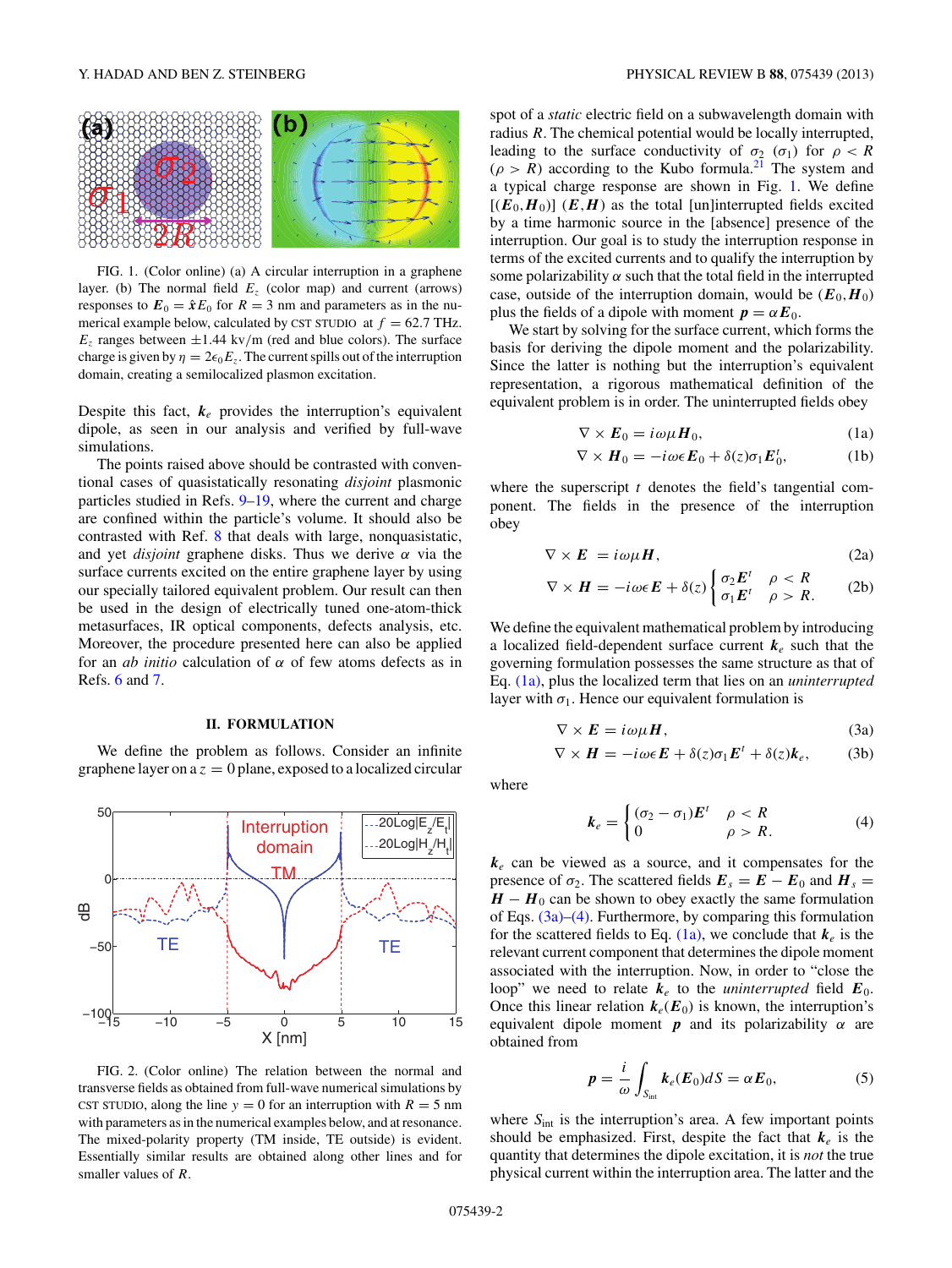<span id="page-2-0"></span>former are related via

$$
k_e = \frac{\sigma_2 - \sigma_1}{\sigma_2} k(r), \quad \rho < R \tag{6}
$$

and  $k_e = 0$  for  $\rho > R$ . Second, note that this is a *quasistatic* problem, since we assume that the interruption size is electrically small  $(R \ll \lambda)$  with respect to the wavelength of *all possible* wave spectra in the problem. (The shortest wavelength in the examples below corresponds to the TM mode of the graphene layer.) Finally, we note that once the relation in Eq. [\(5\)](#page-1-0) is derived, the fields at observation points located sufficiently far from the interruption (say,  $r > 2.5R$ ) and either on or off the layer, can be described by the dyadic Green's function above homogeneous graphene, $^{22}$ weighted by *p*.

We now derive the quasistatic solution for the actual current  $k(\rho)$ , from which  $k_e$  and  $p$  are obtained via Eqs. [\(5\)](#page-1-0) and (6). Clearly, for an uninterrupted layer exposed to a static and uniform electric field  $\mathbf{E}_0 = E_0 \hat{\mathbf{x}}$ , one obtains a flow of a static surface current  $k_0 = k_0 \hat{x} = \sigma_1 E_0 \hat{x}$ . In the presence of the interruption, and under quasistatic excitation, we express the total surface current as  $\mathbf{k} \cong \mathbf{k}^{(0)} + \mathbf{k}^{(1)}$ , where the zero-order term  $k^{(0)}$  is a solution of a static problem and  $k^{(1)}$  is a quasistatic correction approximated via the time derivative of surface charge density of the zero-order solution. As we shall see below,  $\mathbf{k}^{(1)}$  may not be negligible in the domain of parameters of interest. In the following we begin with  $k^{(0)}$ .

In statics  $\nabla \times \mathbf{E} = 0$ , which leads to  $\nabla_t \times \mathbf{E}^t = 0$ , where  $\nabla_t$  is the transverse part of  $\nabla$ . In addition,  $k(\rho) = \sigma E^t(\rho)$ , where  $\sigma$  is a piecewise constant function of  $\rho$  and  $\rho = (\rho, \phi)$  is the polar coordinate on the 2*D* sheet. Hence a potential can be defined by  $\mathbf{E}^t(\rho) = -\nabla_t \Phi(\rho)$ . Moreover, charge conservation requires  $\nabla_t \cdot \mathbf{k}(\rho) = 0$  and hence  $\nabla_t^2 \Phi_{1,2}(\rho) = 0$  in the two conductivity regions 1 and 2. Under the excitation  $E_0 = E_0 \hat{x}$ the potentials  $\Phi_{1,2}(\rho)$  are subject to the following conditions:

- (1)  $\Phi_1(\rho \to \infty) = -E_0 \rho \cos \phi$ .
- (2)  $\Phi_2(\rho = 0)$  is regular.
- (3)  $\Phi_1 = \Phi_2|_{\rho=R}$ .
- (4)  $\sigma_1 \partial_\rho \Phi_1 = \sigma_2 \partial_\rho \Phi_2|_{\rho=R}$ .

The potential solution is given by the sum of primary and secondary potentials  $\Phi_{1,2} = \Phi^p + \Phi_{1,2}^s$ , where  $\Phi^p =$  $-E_0 \rho \cos \phi$  (representing the uninterrupted solution), and

$$
\Phi_1^s(\rho) = A \frac{R^2}{\rho} \cos \phi, \quad \Phi_2^s(\rho) = A \rho \cos \phi, \tag{7}
$$

where

$$
A = \frac{\sigma_2 - \sigma_1}{\sigma_2 + \sigma_1} E_0.
$$
 (8)

Using Eqs.  $(6)$ – $(8)$  and the conditions above, we calculate the zero-order surface current distribution inside the interruption domain:

$$
\mathbf{k}^{(0)} = \frac{2\sigma_1\sigma_2}{\sigma_2 + \sigma_1} E_0 \hat{x}, \quad \rho < R. \tag{9}
$$

The current outside can be calculated as well, but it will not be needed in the following derivations. From Eqs.  $(7)-(9)$ it becomes clear that  $\mathbf{k}^{(0)}(\rho)$  resonates had  $\mathfrak{F}\{\sigma_1 + \sigma_2\} = 0$ inside as well as outside the interruption domain. A surface charge is accumulated in the interruption's vicinity. It will be calculated next and used to find  $k^{(1)}$ . Consider now the potential outside the surface  $(z \neq 0)$ , governed by the Laplace equation. Moreover, at  $z = 0$  it must obey continuity with the potential in Eqs.  $(7)$  and  $(8)$ . One may readily verify that the following superposition of the cylindrical harmonics  $cos(\phi)J_1(\kappa \rho)e^{-\kappa|z|}$ ,

$$
\Phi^{s}(\mathbf{r}) = \cos \phi \int_{0}^{\infty} d\kappa \kappa J_{1}(\kappa \rho) e^{-\kappa |z|} F(\kappa), \qquad (10)
$$

satisfies the Laplace equation in the two half-spaces  $z > 0$ and  $z < 0$  separately, and vanishes as  $|z| \to \infty$ .  $F(\kappa)$  can be obtained by imposing continuity between  $\Phi^{s}(r)$  and the onsheet potentials in Eq. (7), and by using the Bessel-transform pair. Calculation yields

$$
F(\kappa) = A \frac{2R}{\kappa^2} J_1(\kappa R). \tag{11}
$$

Next, by employing the boundary condition for the normal fields on  $z = 0$  one may obtain the surface charge density accumulated on the surface impedance sheet,

$$
\eta^{(0)}(\rho) = 4R\epsilon_0 A \cos\phi \int_0^\infty d\kappa J_1(\kappa \rho) J_1(\kappa R). \tag{12}
$$

Next, we relate  $k^{(1)}$  to  $n^{(0)}$  via charge conservation  $\nabla_t \cdot \mathbf{k}^{(1)} = i \omega \eta^{(0)}$ . Using Eq. (12) one obtains

$$
\nabla_t \cdot \mathbf{k}^{(1)} = B \cos(\phi) f(u), \tag{13a}
$$

where  $u = \rho/R$  and

$$
B = 4i\omega\epsilon_0 A, \quad f(u) = \int_0^\infty J_1(su)J_1(s)ds.
$$
 (13b)

An *exact* solution to Eq. (13a) is, e.g.,

$$
k^{(1)} = \hat{x} R B g(u),
$$
 with  $g'(u) = f(u),$  (14)

that as with  $\mathbf{k}^{(0)}$  in Eq. (9), resonates having  $\Im{\lbrace \sigma_1 + \sigma_2 \rbrace} = 0$ , but needs an integration constant for it to be unique. Note that the condition  $\lim_{u\to\infty}$   $\mathbf{k}^{(1)} = 0$ , which makes sense physically, may not yield the correct result since  $k^{(1)}$  is a quasistatic correction that is not valid far from the interruption domain. However, in light of Eqs.  $(5)$  and  $(6)$  for  $\alpha$ , we only need the surface integral of  $k^{(1)}$  over the interruption area; the specific shape of  $g(u)$  is unimportant. We have

$$
\int_{\rho < R} \mathbf{k}^{(1)} dS = \hat{\mathbf{x}} 2\pi R^3 B \int_0^1 u g(u) du = \hat{\mathbf{x}} B R^3 C. \tag{15}
$$

Furthermore, note that  $f(u)$  and  $g(u)$  are dimensionless functions independent of any physical parameter of the problem. All the electrical parameters are in *B*. Hence  $C =$  $2\pi \int_0^1 u g(u) du$  is a *universal constant* that can be obtained by a single one-parameter fitting to a full-wave numerical solution. Following this procedure we obtained  $C = \pi/8$ . We emphasize that this constant does not depend on any of the problem parameters but only on the fact that the interruption size is sufficiently small so that the first-order quasistatic solution is valid.

Since  $k \approx k^{(0)} + k^{(1)}$ , we may use now Eqs. (15) and (9) in Eqs.  $(5)$  and  $(6)$  to obtain  $\alpha$ . The result is

$$
\alpha = \frac{\pi R^2}{-i\omega} \left[ 2\sigma_1 \sigma_2 + \frac{i}{2} \frac{k_0 R}{\eta_0} (\sigma_2 - \sigma_1) \right] \frac{1}{\sigma_2} \frac{\sigma_2 - \sigma_1}{\sigma_1 + \sigma_2}.
$$
 (16)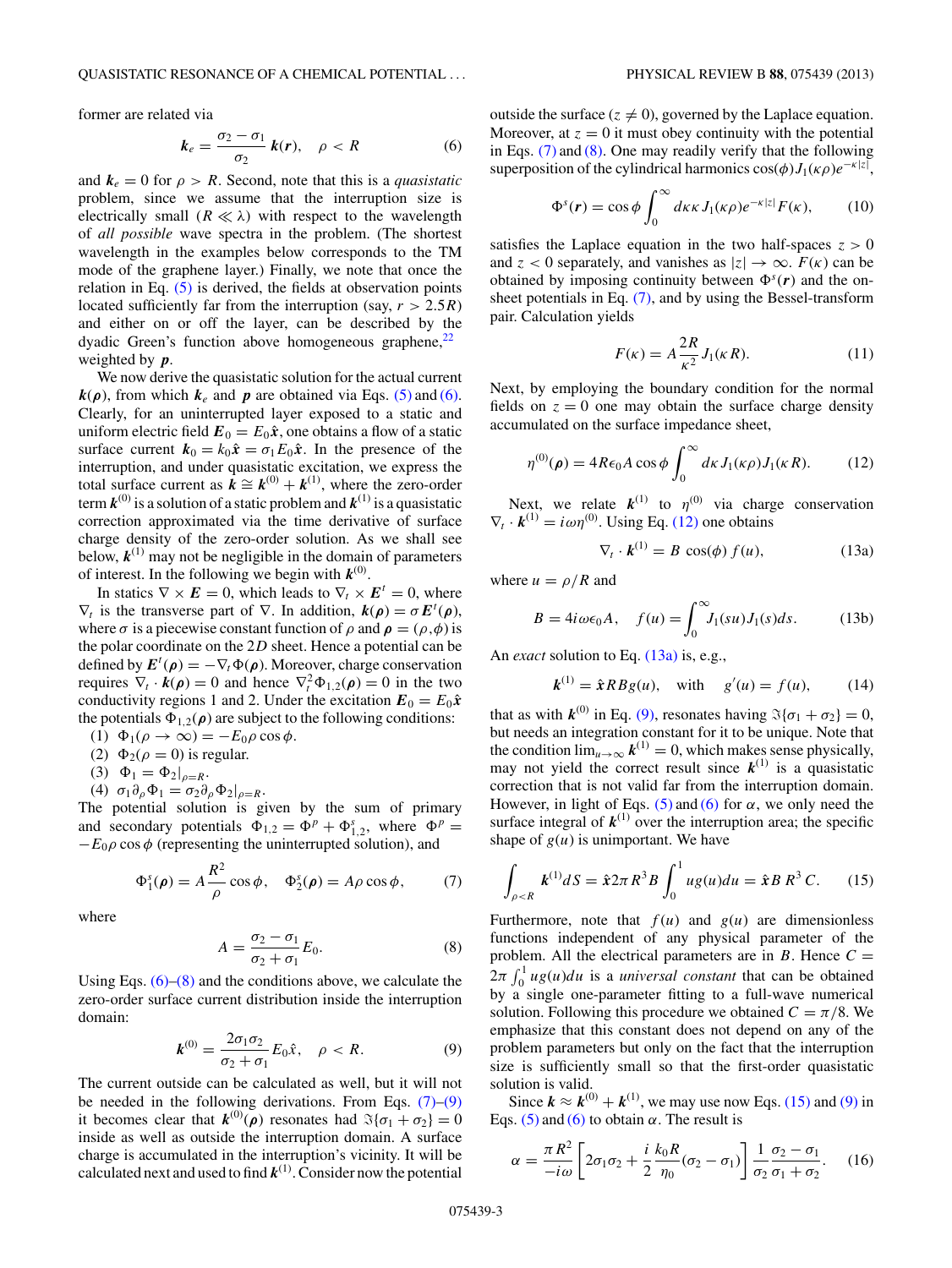<span id="page-3-0"></span>

FIG. 3. (Color online) Analytical and numerical results for *α* as a function of frequency: blue-  $\Re{\alpha}$ , red-  $\Im{\alpha}$ .

Note that  $\alpha$  possesses resonance when  $\Im{\lbrace \sigma_1 + \sigma_2 \rbrace} = 0$ . By virtue of the quasistatic correction, Eq. [\(16\)](#page-2-0) incorporates approximately the interruption's radiation loss and other mechanisms such as the graphene layer absorption.

#### **III. EXAMPLES**

We turn now to compare our analytic results to a full-wave solutions carried out by CST STUDIO.<sup>[24](#page-4-0)</sup> We calculate  $\alpha$  for several values of  $R$ , temperature  $T = 3$  K, chemical potentials  $\mu_{c_1} = 0.15 \text{ eV}$  and  $\mu_{c_2} = 0.2 \text{ eV}$ , and damping factor  $\Gamma =$ 2.7 meV. In Fig.  $3 \alpha$  is compared to full-wave simulations. The resonance condition  $\Im{\sigma_1 + \sigma_2} = 0$  is at  $f = 67.29$  THz, however, due to finite interruption size. A resonance redshift ranging between 5% for the smaller interruption to 10% for the largest one was observed and compensated in the figure (i.e., the analytic results were shifted leftwards by the corresponding resonance mismatch). The polarizability is depicted as a function of the frequency with *R* being a parameter. Note the good matching of the resonance linewidths.

With these simulation parameters the background layer and the interruption conductivities near resonance are  $\sigma_{1,2} \approx$ ∓*i*2*.*1 × 10<sup>−</sup><sup>5</sup> + 4*.*5 × 10<sup>−</sup>7. [Siemens] *σ*<sup>2</sup> supports a TM mode that is highly confined and with a relatively short wavelength ( $\approx$ 22 nm), compared with the surrounding layer  $\sigma_1$ that supports a weakly confined TE mode with an approximate wavelength of vacuum ( $\approx$ 4200 nm). With these parameters, the ratio between the static and quasistatic terms of  $\alpha$  is about 1:0.5 (1:0.2) for the interruption of  $D = 10$  nm ( $D = 4$  nm). Therefore, as anticipated above, the quasistatic correction cannot be ignored. We observe that the quasistatic resonance condition extensively used in the context of local plasmons in noble metals can also be used in graphene plasmonics to design remarkably localized resonators. Next, we examine the validity of the equivalent problem presented in Eqs.  $(1a)$ – $(4)$  for the definition of a disjoint dipole on a homogeneous graphene



FIG. 4. (Color online) (a) The exciting field is parallel to the particle axis, a resonance redshift is observed. (b) The exciting field is normal to the particles axis, a resonance blueshift is observed.



FIG. 5. (Color online) (a,c) Magnitude and (b,d) phase of the *x* and *y* components (cont. and dashed, respectively) of the dipoles  $(p_{1,2})$  of the triangular configuration shown in Fig. 6.  $p_3$  is essentially the same as  $p_1$ , but with  $\pi$  added to the phase of  $p_{3,y}$ . Blue lines: analytic, magenta: full-wave solution.

layer. To that end, we calculate the resonance frequency shift due to the coupling between three adjacent interruptions via the dyadic Green's function  $G(r, r')$  on an infinite graphene sheet[.22](#page-4-0) Using the polarizability approach, a system of *N* interruptions is governed by the matrix equation

$$
\alpha_m^{-1} \boldsymbol{p}_m = \sum_{n,n \neq m}^N \mathbf{G}(\boldsymbol{r}_m, \boldsymbol{r}_n) \boldsymbol{p}_n + \boldsymbol{E}_0(\boldsymbol{r}_m), \qquad (17)
$$

with  $m = 1, \ldots N$ , and where  $\alpha_n$ ,  $\mathbf{r}_n$ ,  $\mathbf{p}_n$  are the *n*th interruption's polarizability, center location, and dipole response, respectively. A comparison between the polarizability-based analytic formulation in Eqs.  $(16)$  and  $(17)$  and full-wave results is shown in Figs.  $4(a)$  and  $4(b)$ . In Fig.  $3(a)[b]$  the excitation field is parallel [normal] to the particles coaxis. In this case the resonance frequency is lower [higher] than the resonance frequency of a single interruption. The analytic result becomes valid when the spacing between the particles is larger than  $t \approx 3D$  [ $t \approx 2D$ ]. In addition, note that large frequency shift indicates strong coupling between the interruptions. Moreover, it may be noticed that for a given interparticle spacing *t* the frequency shift in the parallel case [Fig.  $3(a)$ ] is larger than that in the transverse case [Fig.  $3(b)$ ]. Hence we conclude that the interparticle interactions in the longitudinal case are stronger—in accord with known results for particle chains in homogeneous medium.<sup>13</sup>

In Figs. 5 and 6 we compare the excitation amplitudes and phases of three interruptions located on the three vertexes of an equal-sides triangle due to a  $\hat{y}$ -polarized plane wave that hits the graphene layer. The spacing between the interruptions is  $t = 1.5D$ . This small distance is chosen in order to



FIG. 6. (Color online) Charge distribution for the triangle configuration as obtained by CST: (a) lower resonance [Fig.  $5(a)$  point A] and (b) upper resonance [Fig.  $5(a)$ , point B].